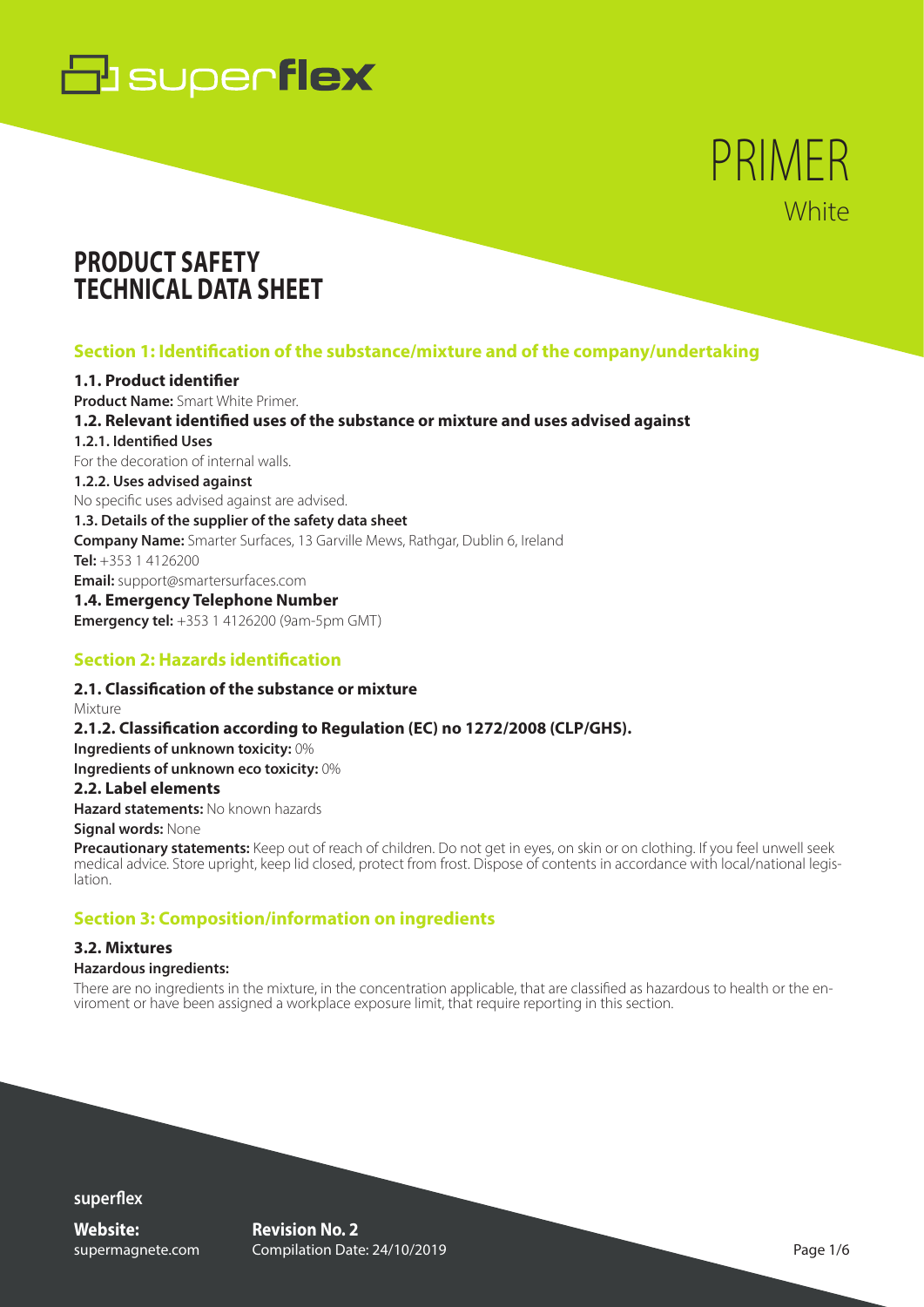# **B** superflex

# PRIMER **White**

# **PRODUCT SAFETY TECHNICAL DATA SHEET**

### **Section 4: First aid measures**

### **4.1. Description of first aid measures**

**General:** In all cases of doubt, or when symptoms persist, seek medical attention. Never give anything by mouth to an unconscious person

**Skin contact:** Remove contaminated clothing. Wash skin thoroughly with soap and water or use a proprietary skin cleaner. Do not use solvents or thinners. Seek medical assistance if symptoms persist.

**Eye contact:** Remove contact lenses. Irrigate copiously with clean, fresh water for at least 10 minutes, holding lids apart. Seek medical advice.

**Ingestion:** If accidentally swallowed, do not induce vomiting. Keep at rest and obtain immediate medical attention.

**Inhalation:** Remove to fresh air, keep the patient warm and at rest. If breathing is irregular or stopped, administer artificial respiration. Give nothing by mouth. If unconcious, place in the recovery position and seek medical advice.

### **4.2. Indication of any immediate medical attention and special treatment needed**

**Immediate / special treatment: Not applicable.** 

### **Section 5: Fire-fighting measures**

#### **5.1. Extinguishing media**

**Extinguishing media:** Alchohol resistant foam, CO2, powder, water spray/mist. **Not to be used:** Water jet.

### **5.3. Recommendation**

- Fire will produce dense black smoke containing hazardous products of combustion.
- Decomposition products may be a hazard to health.
- Appropriate self-contained breathing apparatus may be required.
- Cool closed containers exposed to fire with water spray.
- Do not allow run-off from fire fighting to enter drains or water courses

# **Section 6: Accidental release measures**

### **6.1. Personal precautions, protective equipment and emergency procedures**

**Personal precautions:** Refer to section 8 of MSDS for personal protection details. Exclude sources of ignition and ventilate the area. Exclude non-essential personnel. Avoid breathing vapours.

#### **6.2. Environmental precautions**

**Environmental precautions:** Do not discharge into drains or rivers. If the product enters drains or sewers the local water company should be contacted immediately, in the case of contamination of streams, rivers or lakes, the National Rivers Authority.

### **6.3. Methods and material for containment and cleaning up**

**Clean-up procedures:** Contain and collect spillages with non-combustible absorbent meterials e.g, sand, earth vermiculite, diatomaceous earth and place in a suitable container for disposal in accordance with the waste regulations (see Section13). Do not allow to enter drains or water courses.

**superflex**

**Website:** supermagnete.com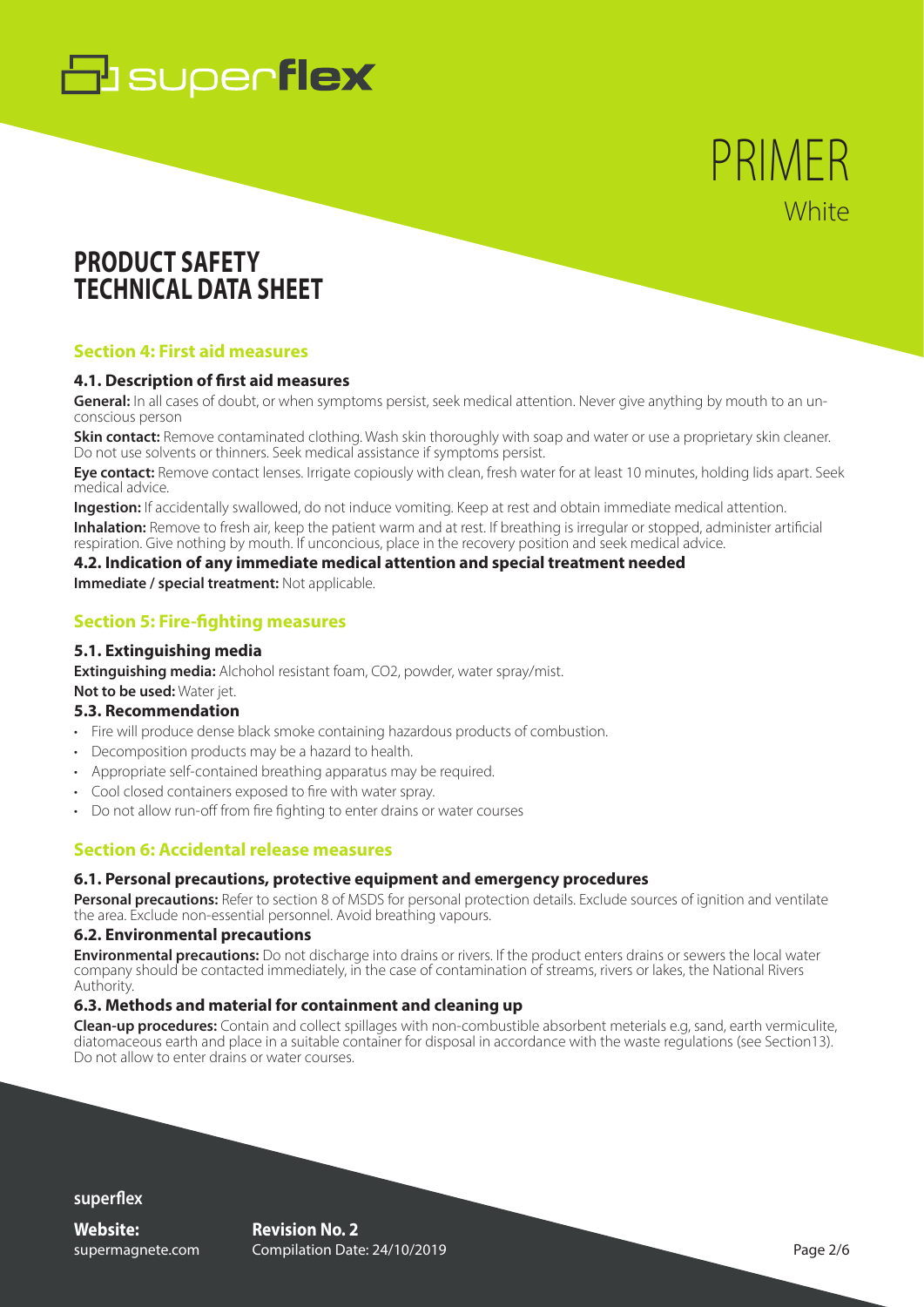# **B** superflex

PRIMER **White** 

# **PRODUCT SAFETY TECHNICAL DATA SHEET**

### **6.4. Reference to other sections**

**Reference to other sections:** Refer to section 8 of SDS.

# **Section 7: Handling and storage**

# **7.1. Precautions for safe handling**

#### **Handling requirements :**

- Prevent airborne concentrations of vapour in air and avoid vapour concentrations higher than the occupational exposure limits.
- Keep the container tightly closed.
- Avoid skin and eye contact.
- Avoid inhalation of vapour and spray mist.
- Smoking, eating and drinking should be prohibited in areas of storage and use.
- For personal protection, see Section 8.
- Never use pressure to empty.
- The container is not a pressure vessel.
- Always keep in containers made of the same material as the supply container.
- The Manual Handling Operations Regulations may apply to the handling of containers when carrying out assesments

### **7.2. Conditions for safe storage, including any incompatibilities**

**Storage conditions:** Store between 5° and 25° Degrees C, ina dry, well ventilated place away from sources of heat, ignition and direct sunlight. Prevent unauthorised access. Containers which are opened should be properly resealed and kept upright to prevent leakage

### **7.3. Specific end use(s)**

**Specific end use(s):** No data available.

### **Section 8: Exposure controls/personal protection**

# **8.1. Control parameters Workplace exposure limits:**

- **Hazardous Ingredient:**
- LTEL (8hr TWS) ppm
- LTEL ( 8hr TWA) mg/m3
- STEL (15 mins) ppm
- STEL(15 mins) mg/m3

### **NO SUBSTANCES REQUIRED TO BE LISTED IN THIS SECTION**

### **8.2. Exposure controls**

Before commencing work, ensure a COSHH Assessment has been carried out.

All personal protective equipment, including respiratory protective equipment, used to control exposure to hazardous subsa-

### **superflex**

**Website:** supermagnete.com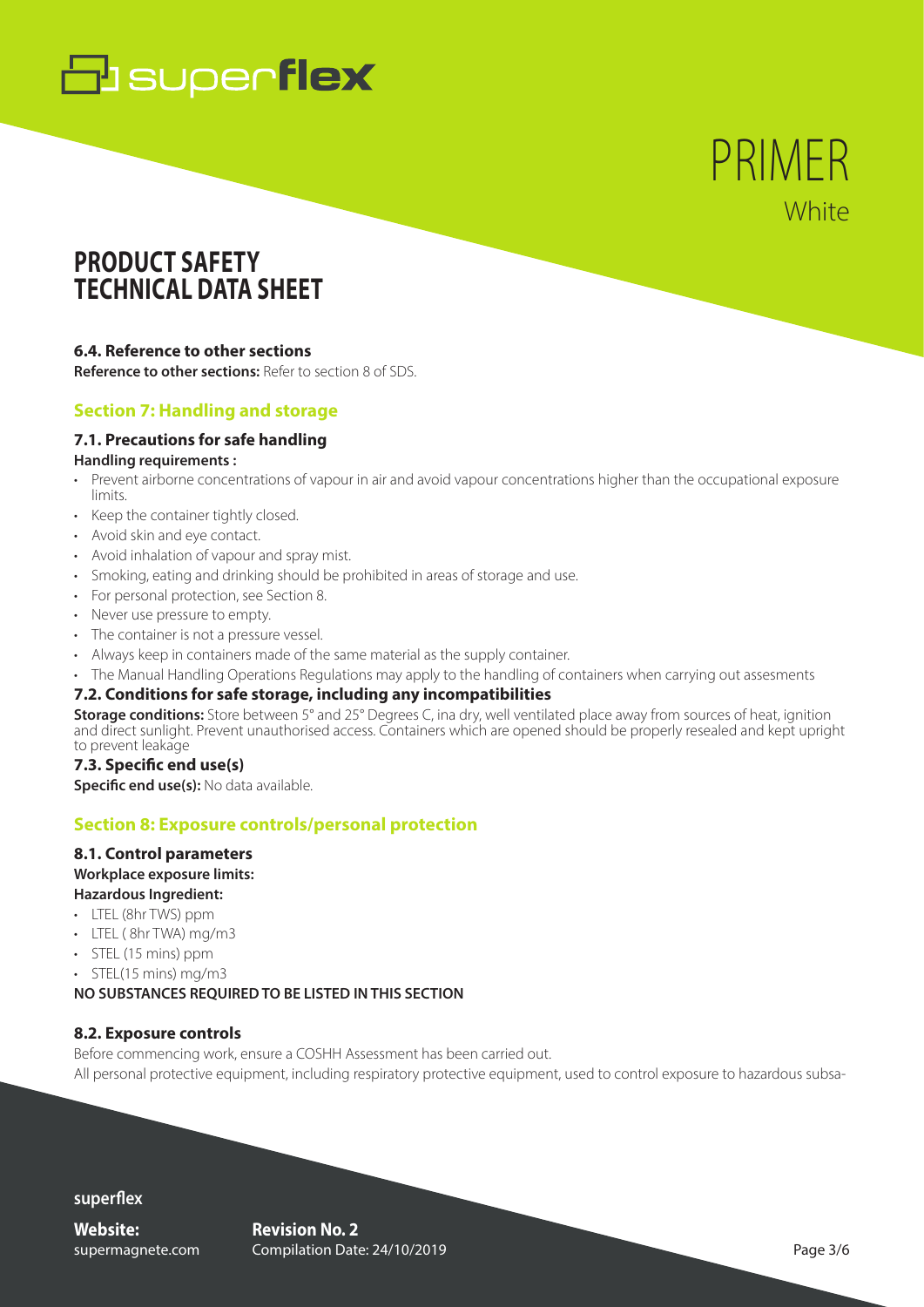# **B** superflex

# PRIMER **White**

# **PRODUCT SAFETY TECHNICAL DATA SHEET**

tances must be selected to meet the requirements of local regulations.

#### **8.3. Respiratory protection**

Avoid the inhilation of vapour, particulates and spray mist.

Where reasonably practicible, this should be achieved by the use of local exhaust ventilation and good general ventilation. If this is not sufficient to maintain concentrations of particulates and solvent vapour below the occupational exposure limit, respiratory protection must be worn.

The selection of respiratory equipment should be in accordance with BS 4275. Recommendations for the selection, use and maintenance of respiratory equipment, and the current certificates of approval are issued annualy by the Health and Safety Executive.

### **8.4. Hand protection**

Wear suitable gloves.

When skin exposure may occur, advice should be sought from glove suppliers on appropriate types and usage times for this product.The instructions and information provided by the glove supplier on use, storage, maintenance and replacement must be followed.

### **8.5. Eye protection**

Wear suitable eye protection.

#### **8.6. Skin protection**

Cotton of cotton/synthethic overalls or coveralls are normally suitable. Grossly contaiminated clothing should be removed and the skin washed with soap and water or a proprietary skin cleaner.

# **Section 9: Physical and chemical properties**

### **9.1. Information on basic and physical and chemical properties**

**Physical state:** Viscous liquid. **Viscosity:** 10-15 poise (ICI rotothinner 20 C). **Flash point°C:** Non flash. **Specific Gravity:** 1.3-1.5 . **pH:** 8-8.5. **Solubility in water:** Miscible. **9.2. Other information**

### **Section 10: Stability and reactivity**

### **10.1. Reactivity**

**Reactivity:** Stable under recommended transport or storage conditions. (see section 7). In a fire, hazardous decompostion such as smoke, carbon monoxide, carbon dioxide and oxides of nitrogen may be produced. Keep away from oxidising agents and strongly alkaline and strongly acidic materials to prevent the possibility of exothermic reaction.

# **Section 11: Toxicological information**

**superflex**

**Website:** supermagnete.com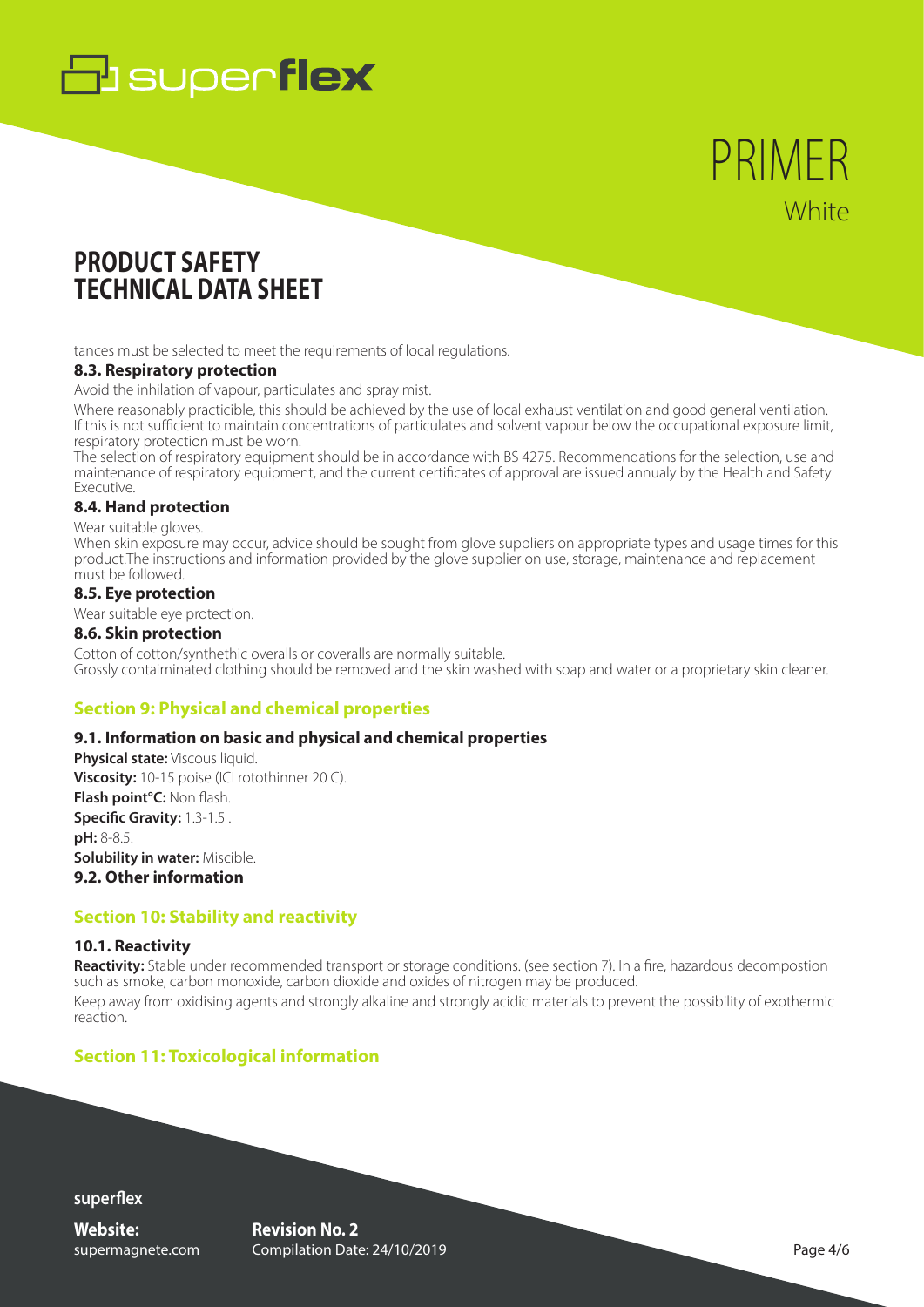

# PRIMER **White**

# **PRODUCT SAFETY TECHNICAL DATA SHEET**

### **11.1. Information on toxicological effects**

There is no data available on the mixture. The mixture is not classified as dangerous according to Directive 1999/45/EC.

### **Section 12: Ecological information**

### **12.1. Toxicity**

There is no specific data avaiblble on the product itself. The product should not be allowed near drains or watercourses or be deposited where it can affect ground or surface waters.

### **Section 13: Disposal considerations**

### **13.1. Waste treatment methods**

**Disposal operations:** Wastes, including emptied containers, should be disposed of in accordance with national regulations.

### **13.2. Codes according to the list of wastes regualtions:**

**Product as supplied:** Assigned as non-hazardous waste code 08 01 12 waste paint and varnish other than those mentioned in 08 01 11.

**Part-used containers, containing dried residues of the supplied product:** Assigned as non-hazardous waste code 08 01 02 waste paint and varnish other than those mentioned in 08 01 11.

#### **Used containers, rigorously scaped out and containing dried residues of the supplied product:**

Assigned as non-hazardous waste code 15 01 02 plastic packaging or non-hazardous waste code 15 01 04 metal packaging. "Rigorously scraped out" - removing the maximum amount of the product from the container by physical or mechanical means (draining or scraping) to leave a residue or contamination that cannot be removed by such means. These codes have been assigned based on the actual composition of the product both as supplied and as dried residues. If mixed with other watses, the waste codes quoted may not be applicable.

# **Section 14: Transport information**

### **14.1 Transport class: This product does not require a classification for transport.**

### **Section 15: Regulator information**

### **15.1. Safety, health and environmental regulations/legislation specific for the substance or mixture Annex XIV – List of substances subject to authorisation**

None of the components are listed. This product has been assessed under the CHIP Regulations and is classified as follows: **NAMED SUBSTANCES** No substances are required to be named in this section. **INDICATION(S) OF DANGER :** None **SYMBOLS LETTER(S):** None **Warning label phrases:**

**superflex**

**Website:** supermagnete.com